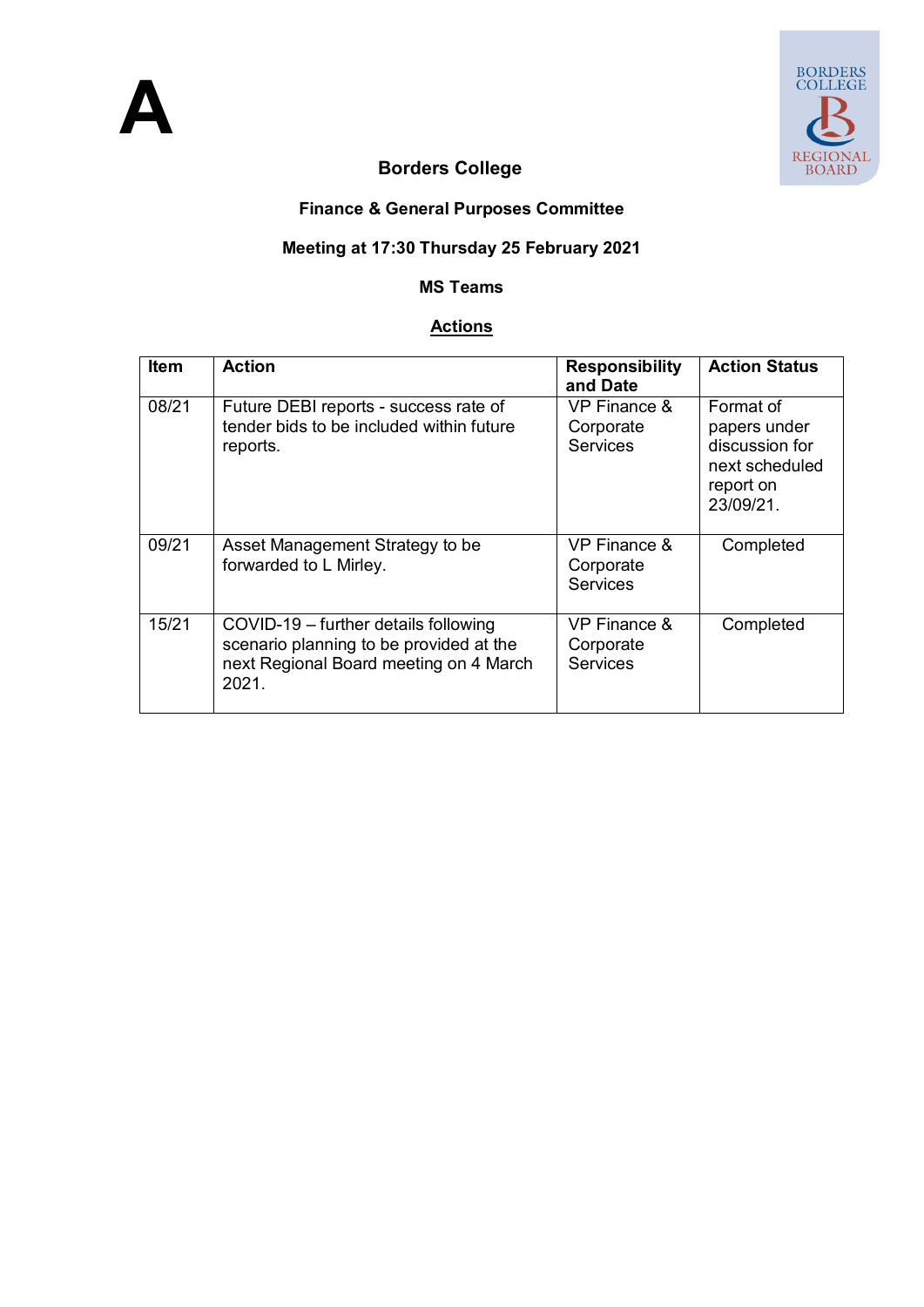#### **Borders College**

# **Finance and General Purposes Committee**

# **Meeting at 17:30 Thursday 25 February 2021**

# **MS Teams**

# **Minutes**

| <b>ITEM</b> | <b>MINUTE</b>                                                             |
|-------------|---------------------------------------------------------------------------|
| Present     | Elaine Acaster (Chair)                                                    |
|             | Angela Cox (Principal)                                                    |
|             | Jess McBeath                                                              |
|             | Lynn Mirley                                                               |
|             | <b>Liz Parkes</b>                                                         |
|             | David Peace                                                               |
|             | Sally Prentice (BCSA - VP for Education)                                  |
|             |                                                                           |
| In.         |                                                                           |
| Attendance  | Debbie Kerr (Head of HR & Development)                                    |
|             | Hazel Robertson (Vice Principal – Finance & Corporate Services)           |
|             | Ingrid Earp (Regional Board Secretary)                                    |
|             | Lorraine Sulo (Minutes)                                                   |
| 01/21       | <b>Chair's Welcome</b>                                                    |
|             |                                                                           |
|             | The Chair welcomed new Board Member, L Mirley, to her first F&GP meeting  |
|             | and D Kerr, Head of HR & Development. J McBeath apologised that she was   |
|             | unable to stay for the duration of the meeting due to another commitment. |
|             |                                                                           |
| 02/21       | <b>Declaration of Conflict of Interest</b>                                |
|             |                                                                           |
|             | No declarations were raised.                                              |
| 03/21       | <b>Register of Members Interest</b>                                       |
|             |                                                                           |
|             | No items were raised.                                                     |
|             |                                                                           |
| 04/21       | <b>Apologies for Absence</b>                                              |
|             |                                                                           |
|             | All members were present.                                                 |
| 05/21       |                                                                           |
|             | Minutes of Meetings held on 19 November 2020 - Paper A                    |
|             | The previous minute was approved as an accurate record.                   |
|             |                                                                           |
| 06/21       | <b>Matters Arising</b>                                                    |
|             |                                                                           |
|             | All actions were completed with the following matter arising:             |
|             |                                                                           |
| 83/20       | Annual Health & Safety Report to December 2020 Regional Board – The VP    |
|             | Finance and Corporate Services advised that the College would be          |
|             | implementing a simpler method to record near misses.                      |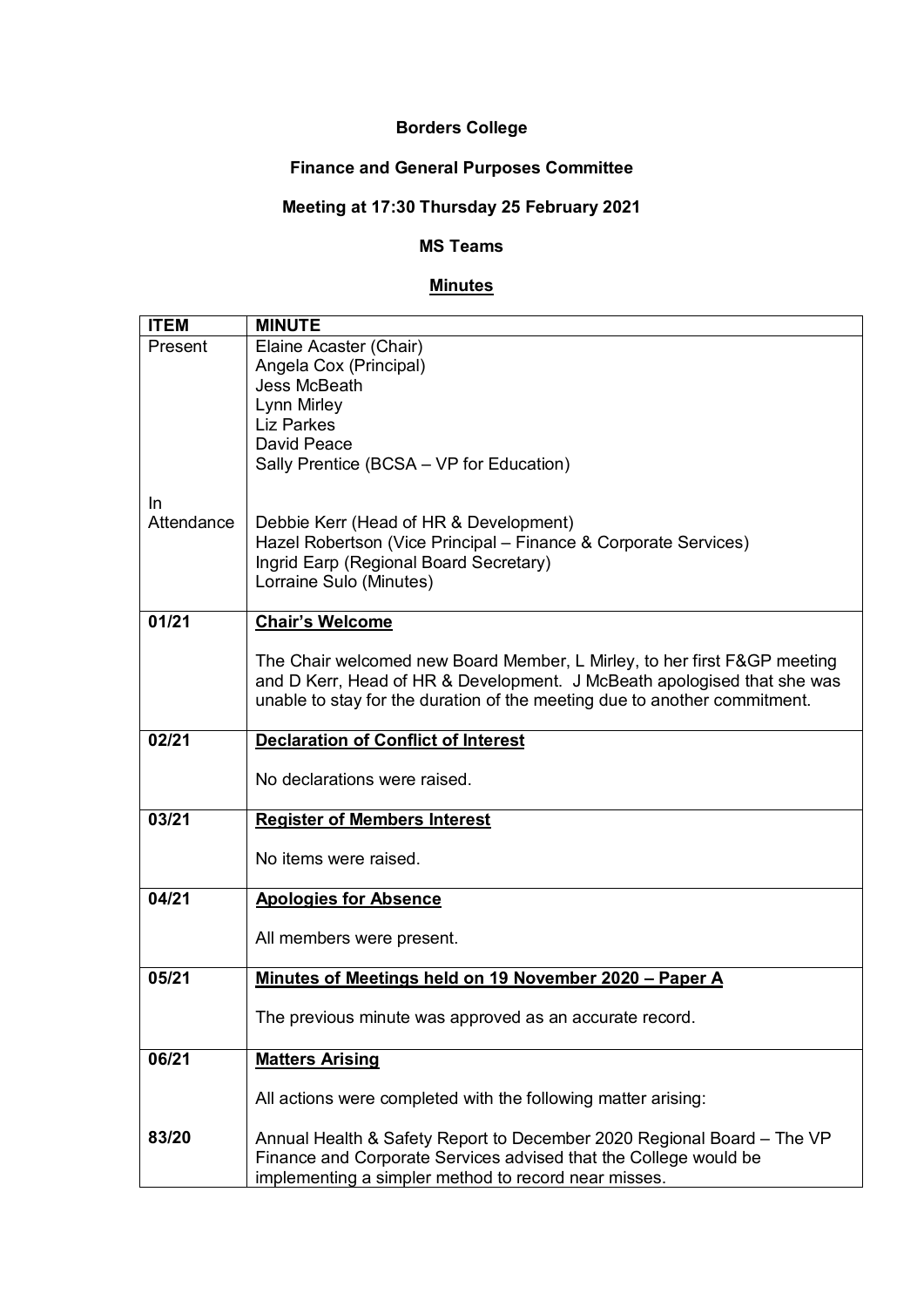| 07/21 | <b>Business Review (Paper B)</b>                                                                                                                                                                                                                                                                                                                                                                                                                                                                                                                                                                                                                                                             |  |
|-------|----------------------------------------------------------------------------------------------------------------------------------------------------------------------------------------------------------------------------------------------------------------------------------------------------------------------------------------------------------------------------------------------------------------------------------------------------------------------------------------------------------------------------------------------------------------------------------------------------------------------------------------------------------------------------------------------|--|
|       | The VP Finance and Corporate Services provided an overview of the paper.<br>The following key points were questioned by members:                                                                                                                                                                                                                                                                                                                                                                                                                                                                                                                                                             |  |
|       | Significant savings target around restructuring, income and efficiencies had<br>$\bullet$<br>been achieved.                                                                                                                                                                                                                                                                                                                                                                                                                                                                                                                                                                                  |  |
|       | FFR 3 year plan - pessimistic scenario for planning had been used, though<br>$\bullet$<br>income exceeds expectations.                                                                                                                                                                                                                                                                                                                                                                                                                                                                                                                                                                       |  |
|       | Management Accounts - positive variance of £300k with some relating to<br>$\bullet$<br>Covid19 impacts, and temporary lecturing. Support staff underspend was<br>largely due to pay award delay.                                                                                                                                                                                                                                                                                                                                                                                                                                                                                             |  |
|       | COVID-19 Contingency Planning - Curriculum areas were currently<br>$\bullet$<br>reviewing scenarios relating to the potential for additional activity in order to<br>minimise student deferrals into next year. Any unused temporary staffing<br>budget and COVID-19 related underspend could be considered for use. It<br>was also possible that a share of the sector wider COVID-19 consequential<br>funding may be possible. Should resources be insufficient to meet the<br>costs of any contingency plan, the Regional Board could be asked to<br>consider a variation to the overall budget. Further details would be<br>provided at the next Regional Board meeting on 4 March 2021. |  |
|       | The Principal highlighted the possible longer term impact for 22-23 should<br>the number of deferred students going into next academic year not be<br>minimised.                                                                                                                                                                                                                                                                                                                                                                                                                                                                                                                             |  |
|       | L Mirley advised that there may be further funding opportunities for students<br>which could be of assistance. Details would be sent to the VP Finance and<br>Corporate Services.                                                                                                                                                                                                                                                                                                                                                                                                                                                                                                            |  |
|       | Student funding – there was a significant underspend due to less travel and<br>$\bullet$<br>childcare costs. Substantial resources had been returned to the SFC on<br>the understanding that these were redistributed to the sector.                                                                                                                                                                                                                                                                                                                                                                                                                                                         |  |
|       | J McBeath left the meeting.                                                                                                                                                                                                                                                                                                                                                                                                                                                                                                                                                                                                                                                                  |  |
|       | Newtown St Boswells Campus - modular building was still subject to formal<br>sign off by Building Control who have been unable to visit due to COVID-<br>19.                                                                                                                                                                                                                                                                                                                                                                                                                                                                                                                                 |  |
|       | Melrose Road Site – the sale of the academy site was progressing well. It<br>٠<br>was hoped for a close on sale by the end of March.                                                                                                                                                                                                                                                                                                                                                                                                                                                                                                                                                         |  |
|       | Debtors - negotiation with Heriot Watt remains on the Service Level<br>Agreement. A solution has been proposed which should provide a simpler<br>financial situation.                                                                                                                                                                                                                                                                                                                                                                                                                                                                                                                        |  |
|       | Creditors - slow payments to SMEs were a concern and a key area which<br>٠<br>required improving. The amount of manual intervention was currently<br>excessive, but improvements were being made.                                                                                                                                                                                                                                                                                                                                                                                                                                                                                            |  |
|       | The Committee noted the current financial position.                                                                                                                                                                                                                                                                                                                                                                                                                                                                                                                                                                                                                                          |  |
|       |                                                                                                                                                                                                                                                                                                                                                                                                                                                                                                                                                                                                                                                                                              |  |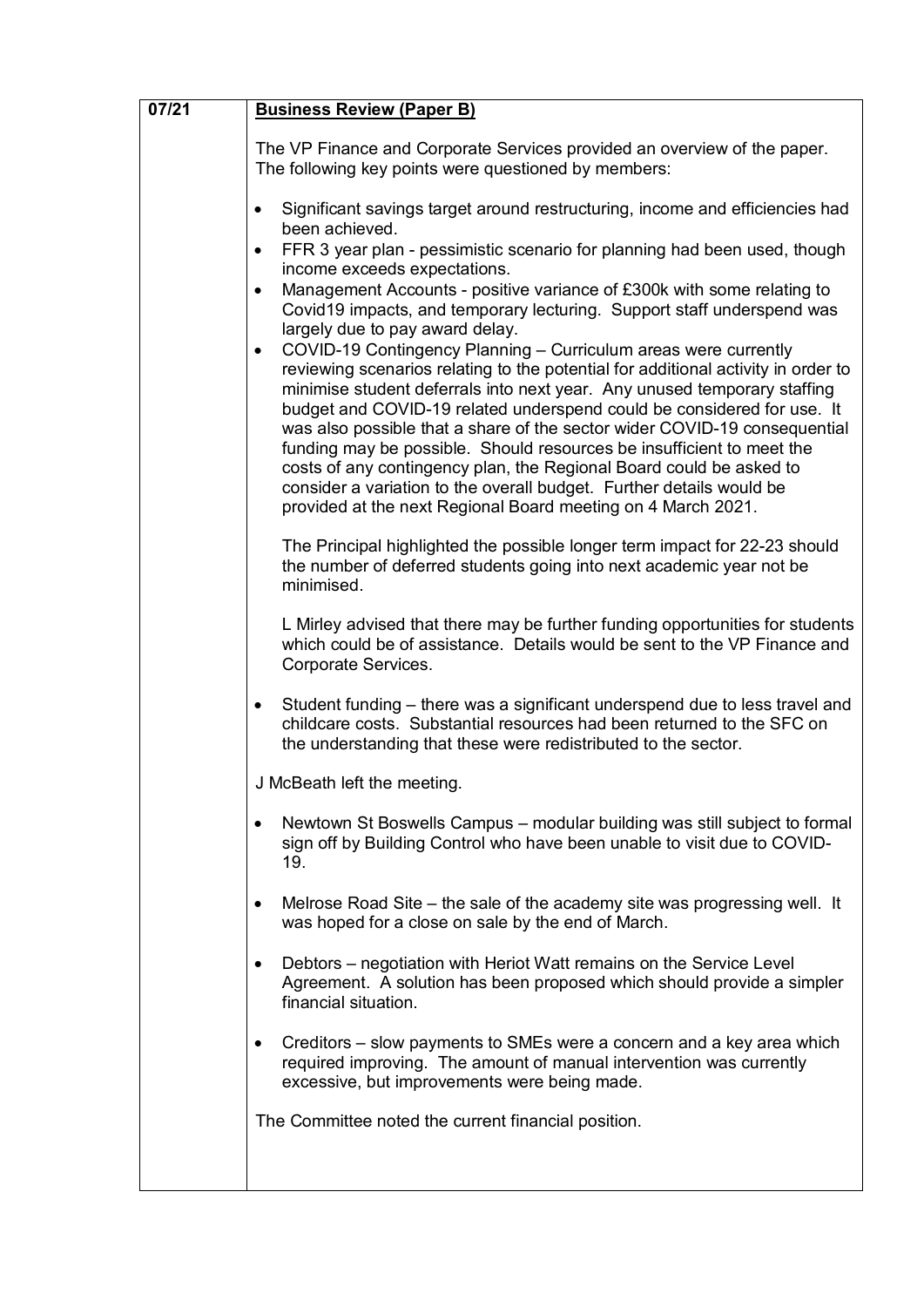| 12/21 | <b>HR Matters &amp; Furlough (Paper G)</b>                                                                                                                                                                                                                                                                                                                                                                                                                                                                                                                                                          |  |
|-------|-----------------------------------------------------------------------------------------------------------------------------------------------------------------------------------------------------------------------------------------------------------------------------------------------------------------------------------------------------------------------------------------------------------------------------------------------------------------------------------------------------------------------------------------------------------------------------------------------------|--|
|       | The Head of HR & Development provided an overview of the paper with the<br>following points discussed:                                                                                                                                                                                                                                                                                                                                                                                                                                                                                              |  |
|       | Job Retention Scheme - Staff had been furloughed on a flexible basis<br>$\bullet$<br>through the second lockdown, which had meant staff continued to feel<br>valued and were able to backfill when required. This was a different<br>approach to the previous lockdown when staff had been fully furloughed, an<br>approach which had had a detrimental effect on staff. £22.5k had been<br>claimed back through the Job Retention Scheme for 2020/2021 up to<br>January 2021.                                                                                                                      |  |
|       | EIS Dispute/Ballot – Following a national dispute a ballot to invoke strike<br>٠<br>action had been issued by EIS to its members. The Management side of<br>the Employers Association had held a number of meetings to resolve the<br>dispute, however, early indications indicated a majority vote for strike action<br>which would start on 16 March 2021.                                                                                                                                                                                                                                        |  |
|       | Employee Engagement Survey – Great Places to Work Survey had been<br>$\bullet$<br>launched with 79 responses received to date with a closing date of 8 March<br>2021. The College will be making a submission for the GPTW Culture<br>Audit. COVID-19 specific feedback had been sought through two<br>questionnaires and had proved very useful. Management also continue to<br>meet with staff and union representatives every three weeks.                                                                                                                                                       |  |
|       | Digital Transformation Skills Gap Analysis - Staff survey on Office 365<br>$\bullet$<br>would be issued on 8 March 2021.                                                                                                                                                                                                                                                                                                                                                                                                                                                                            |  |
|       | Staff Wellbeing – supporting staff has been a priority with many new<br>٠<br>initiatives introduced. Investment had also been made through two support<br>modules, Agile and Wellbeing, which had initially been rolled out through<br>managers but would be extended to all staff over the next few months.                                                                                                                                                                                                                                                                                        |  |
|       | HR Matters would be a standing agenda item for future F&GP meetings. The<br>results from the employee engagement survey should be available for the next<br>meeting on 6 May 2021.                                                                                                                                                                                                                                                                                                                                                                                                                  |  |
|       | The Committee thanked D Kerr, who then left the meeting.                                                                                                                                                                                                                                                                                                                                                                                                                                                                                                                                            |  |
| 08/21 | Department for Enterprise & Business Innovation Update (Paper C)                                                                                                                                                                                                                                                                                                                                                                                                                                                                                                                                    |  |
|       | The Principal provided an overview of the update on the Department of<br>Enterprise and Business Innovation (DEBI). The department focuses on<br>external facing work, particularly with employers, the local authority and NHS.<br>Despite the pandemic the department continued to perform very well in terms<br>of income, but would not meet all of its credits, however, this was not an area<br>of concern given that the College had oversubscribed. Apprenticeship<br>contracts continued to do very well, along with the Flexible Workforce<br>Development Fund which was fully committed. |  |
|       |                                                                                                                                                                                                                                                                                                                                                                                                                                                                                                                                                                                                     |  |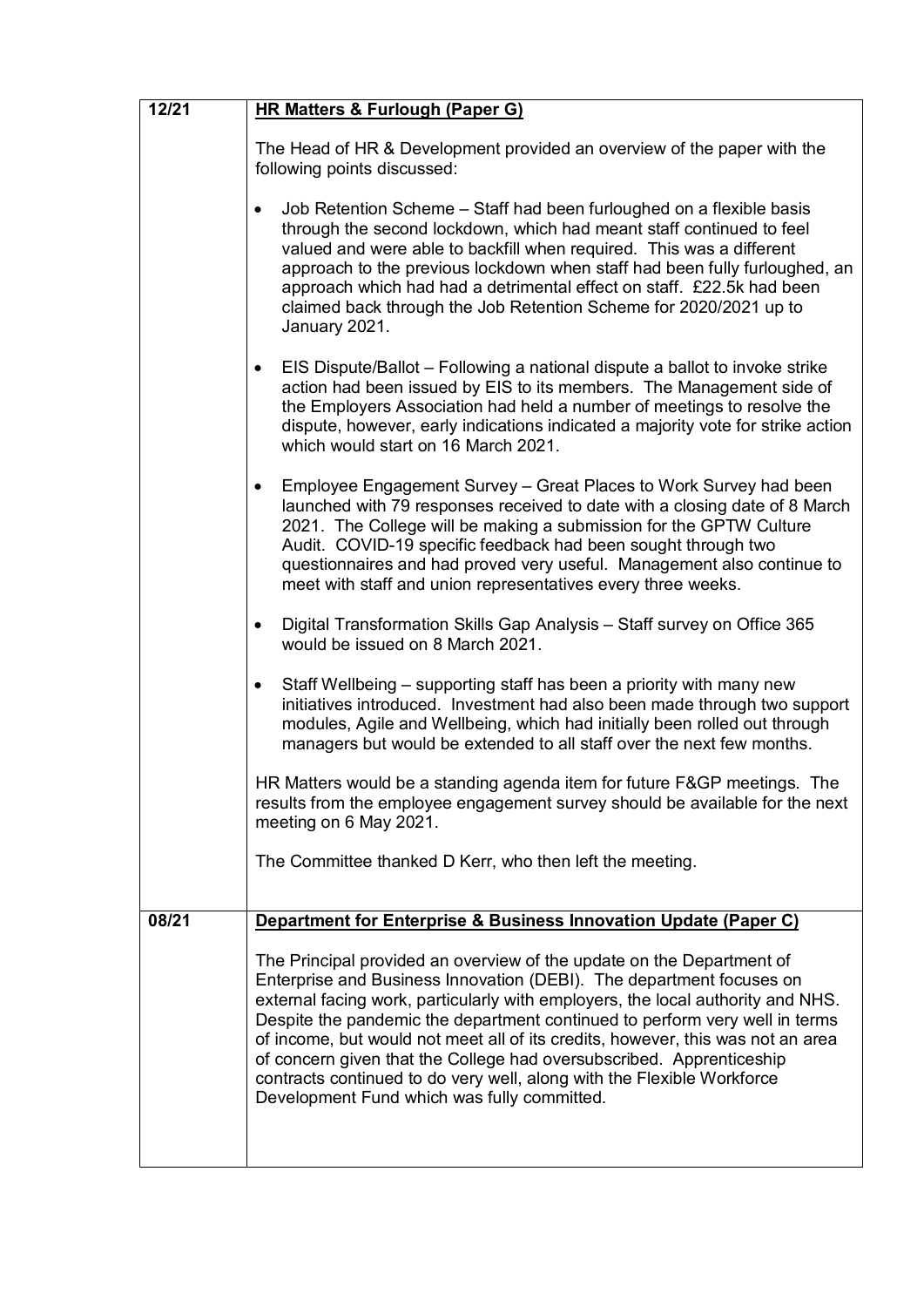|       | Following a discussion on tendering, members agreed that it would be of<br>benefit for the success rate of tender bids to be included in future reports.<br><b>ACTION: VP</b><br><b>F&amp;CS</b><br>The Committee noted the progress of DEBI in relation to budget performance<br>and planned activity.<br>S Prentice left the meeting.                                                                                                                                                                                                                  |  |
|-------|----------------------------------------------------------------------------------------------------------------------------------------------------------------------------------------------------------------------------------------------------------------------------------------------------------------------------------------------------------------------------------------------------------------------------------------------------------------------------------------------------------------------------------------------------------|--|
|       |                                                                                                                                                                                                                                                                                                                                                                                                                                                                                                                                                          |  |
| 09/21 | <b>Asset Management Strategy Update (Paper D)</b><br>The VP Finance and Corporate Services provided members with an<br>overview of activity in relation to Asset Management, following approval of<br>the strategy at the Regional Board meeting in December 2020.                                                                                                                                                                                                                                                                                       |  |
|       | Permission to retain the capital receipt from the sale of Melrose Road<br>would be sought from SFC, with funds being used for a combination of<br>digital advancement and sustainability/net zero. Backlog<br>maintenance/PPM/sinking fund works had fallen slightly behind due to the<br>pandemic, but plans to recover the position had been put in place.<br>Timelines would be established once further work had been completed.                                                                                                                     |  |
|       | A copy of the strategy would be forwarded to L Mirley.<br><b>ACTION: VP</b><br><b>F&amp;CS</b>                                                                                                                                                                                                                                                                                                                                                                                                                                                           |  |
|       | The Committee noted the progress being made.                                                                                                                                                                                                                                                                                                                                                                                                                                                                                                             |  |
| 10/21 | Digital Transformation Programme (Paper E)                                                                                                                                                                                                                                                                                                                                                                                                                                                                                                               |  |
|       | The VP Finance and Corporate Services provided members with an overview<br>of activity in relation to the Digital Transformation Programme.                                                                                                                                                                                                                                                                                                                                                                                                              |  |
|       | This was a critical phase for the procurement contract for the Virtual Learning<br>Environment (VLE) workstream. The infrastructure workstream would see the<br>replacement of IT infrastructure moved to the Cloud before the new academic<br>year. Timescale for the new MIS system would be tight but there was<br>confidence that this would be achievable.                                                                                                                                                                                          |  |
|       | An addendum to the paper seeking approval for the award of the contract for<br>the Virtual Learning Environment was discussed. Only one company had<br>responded to the mini competition, however the bid was of a very high quality.<br>The costs were slightly higher than the parameters of the funding model, due to<br>the adoption of additional functionality which would provide more resilience in<br>the system with 24 hour support to students. Both the old and new VLE<br>systems would run together through the transferring over period. |  |
|       | Following a detailed discussion, the Committee agreed to approve the award of<br>the contract to the recommended supplier.                                                                                                                                                                                                                                                                                                                                                                                                                               |  |
| 11/21 | <b>Strategic Risk Register (Paper F)</b>                                                                                                                                                                                                                                                                                                                                                                                                                                                                                                                 |  |
|       | The VP Finance and Corporate Services advised the Committee on the two<br>risk scores, 5c and 5I, which had changed. Feedback from the Risk Register                                                                                                                                                                                                                                                                                                                                                                                                     |  |